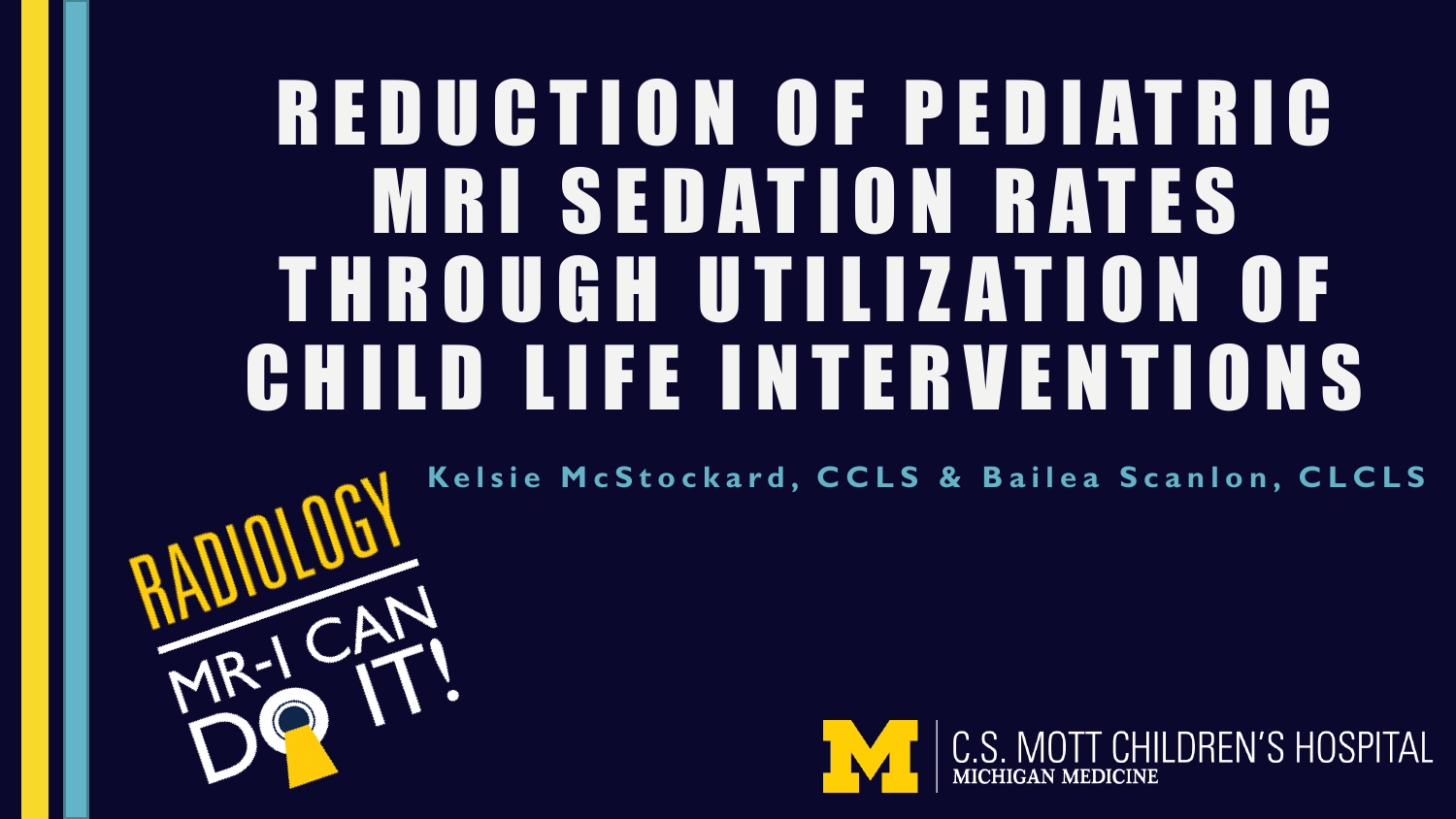# IDENTIFIED PROBLEMS & RISKS

- Problem: In reviewing the usage of general anesthesia for pediatric outpatients over a 12-month period, it was found that a large majority of patients, **approximately 26%**, were anesthetized for scheduled MRI scan.
	- Risks associated with the Problem:
		- Increased clinical complications, thus decreasing patient safety measures
		- Low utilization of CRNA resources due to wait times, delays, and cancellations
			- E.g. Staff was often waiting for work due to the limitations on number of patients.
		- Decreased revenue for health system
			- Overuse of medical supplies and equipment
			- Decreased appointment availability due to limited general anesthesia slots
			- High outputs for additional staff, hospital bays, and supplies for preparation & recovery time
		- Lower patient satisfaction scores
			- Heightened patient distress due to caregiver separation
			- Long wait times for patients and families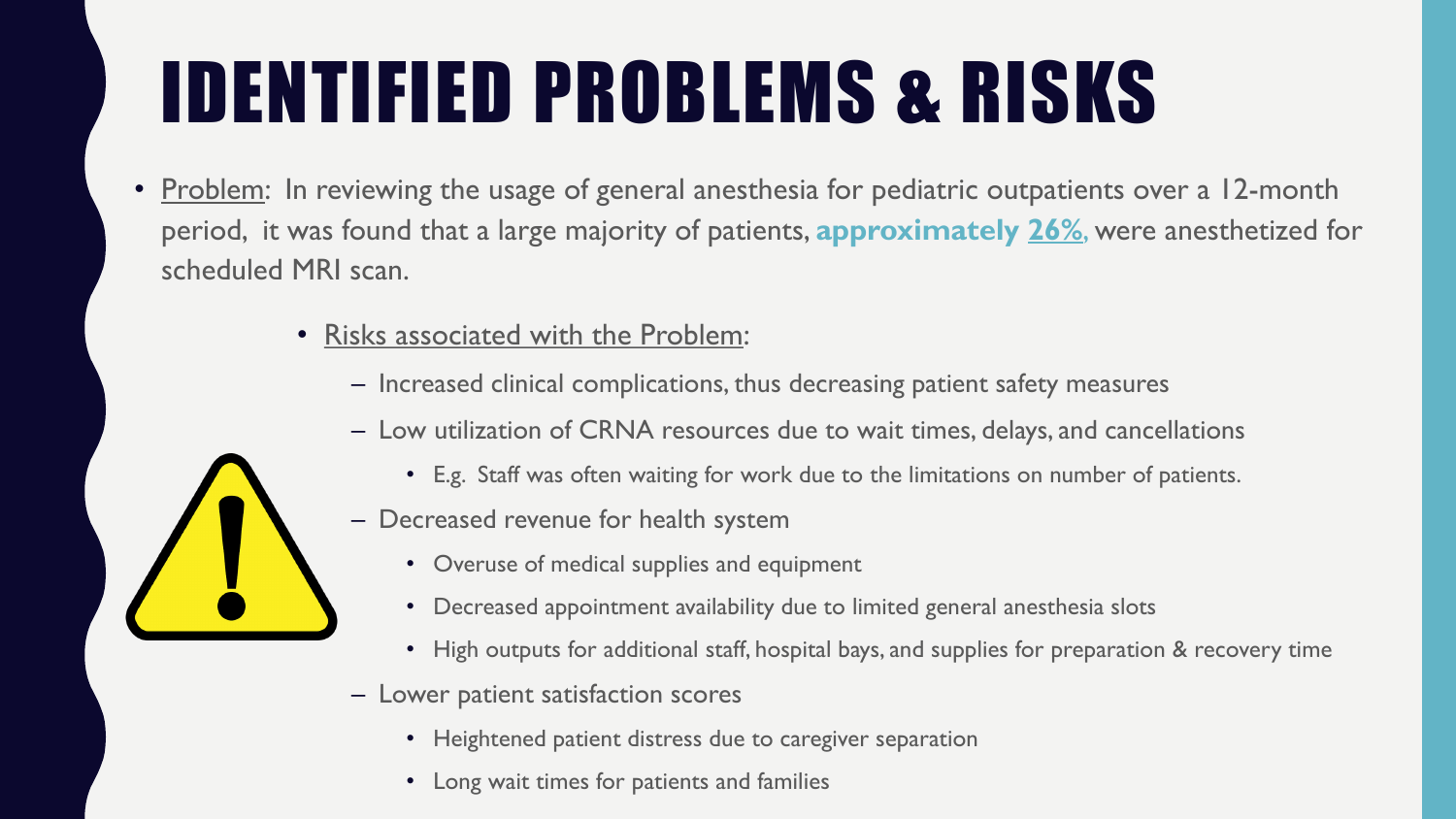## PROGRAM DEVELOPMENT

- Target Population: Patients aged **6-17 years** accounted for 18% of the patients utilizing general anesthesia, which equated to 779 total patients.
- Primary Goal: Reduce anesthesia utilization by **8% within six months** for the targeted patient population, chronologically aged six to seventeen years
	- Secondary Goals Included:
		- Child Life interventions and support, pre- and post-procedure
		- Early identification of candidates to attempt MRI without anesthesia
		- Improved, shortened, and "targeted" protocols
		- Decrease wait time for scheduling
- Collaborative Partners: Hospital Administration, Radiology Directors, MRI Leadership (peds & adult), Michigan Medicine Project Manager, Anesthesiologists, Child Life Leadership, MRI technologists, Scheduling teams, and Radiology Certified Child Life Specialists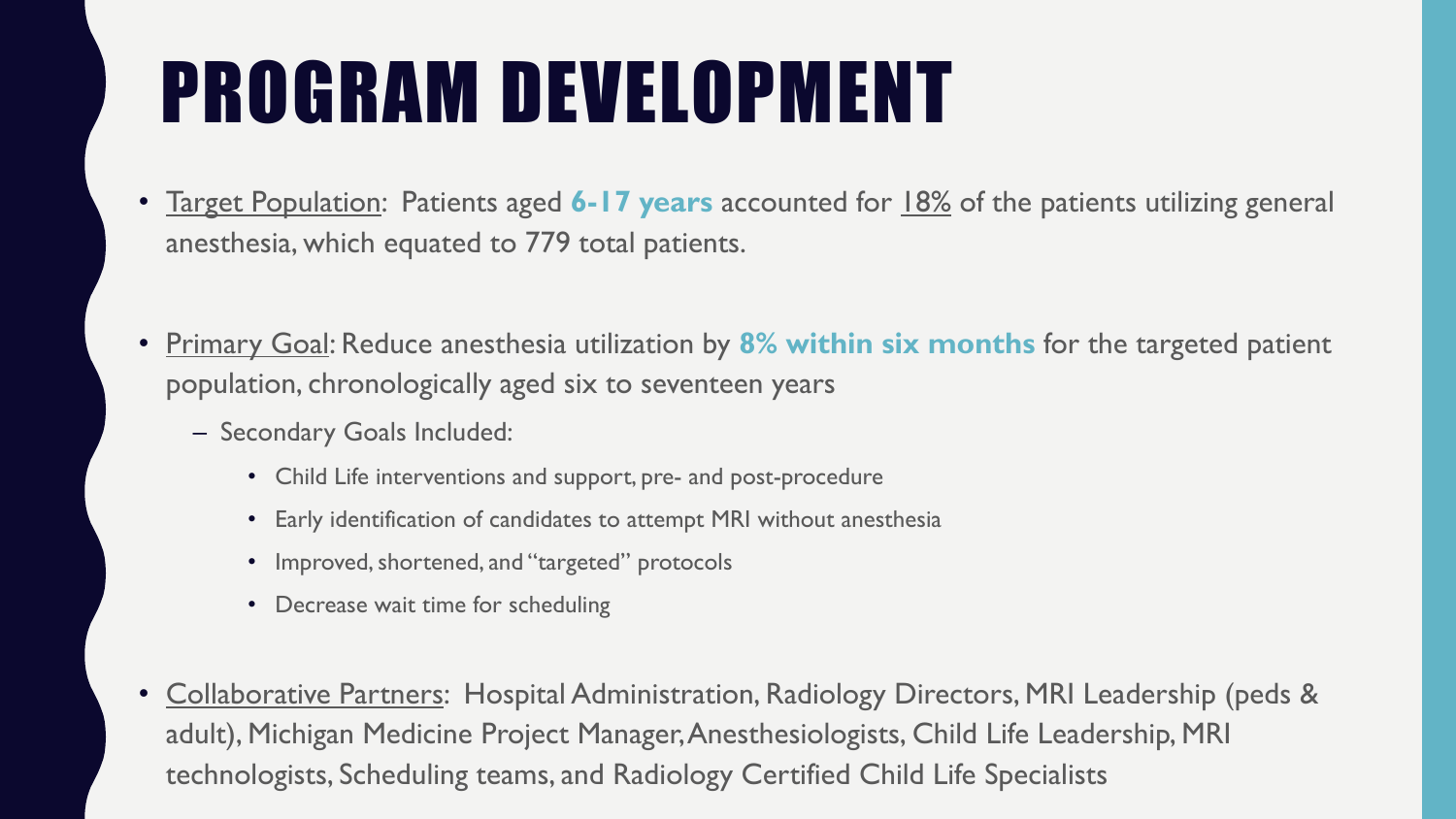### **METHODS**

### **Early patient identification: MR-I Can Do It program**

- General Anesthesia Utilization Lead Technologist (GAULT): The MRI technologist that works alongside the child life team to complete a chart review on all patients, review patient history for MRI safety, and to share information about ordered MRI (length of scan, necessary coils, and potential for IV placement).
- Certified Child Life Specialist (CCLS): Professionals that provide developmentally appropriate preparation, coping strategies, distraction, and comfort for patients and families within various settings.

### Improved MRI protocols

– "Targeted" protocols were outlined to eliminate unnecessarily given contrast, which reduces contrast material remaining in a patient's body, as well as unnecessary painful procedures.

### • Additional scheduling resources

- Ordering providers can now select "Child Life no sedation required" when ordering an MRI, which helps to facilitate conversation with families, create individualized treatment plans, and increase patient satisfaction.
- Please note, conscious sedation is NOT an option for pediatric populations at Mott Children's Hospital.
- Specific blocks of times for Child Life patients were added to the schedule to prevent overlap of appointments and to ensure appropriate coverage.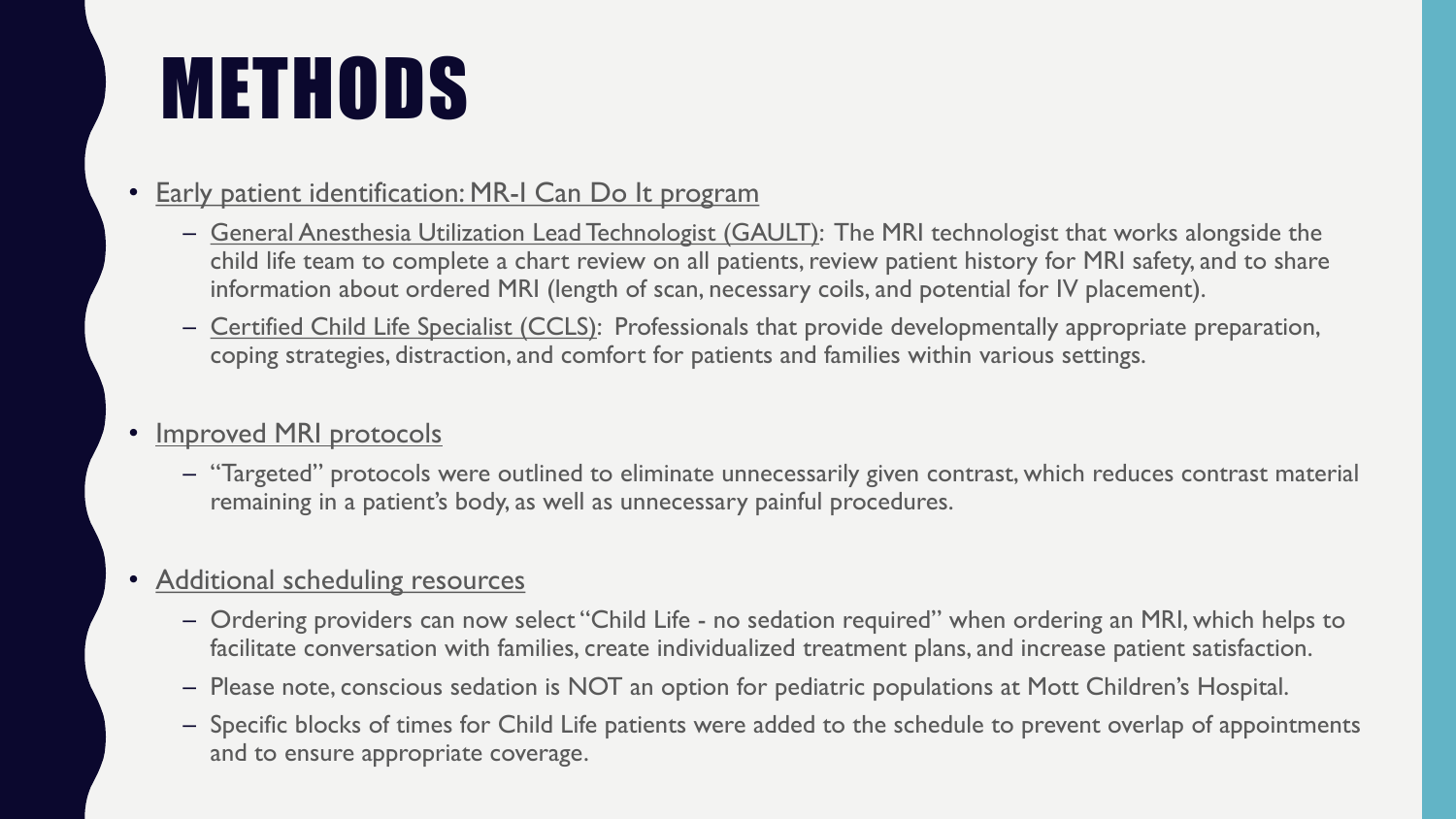# PREPARATION RESOURCES

- Child life specialists provide the following resources to families via phone calls, email for at-home preparation, and are reviewed on day-off patient's appointment to increase chances of success and allow for patient mastery of MRI appointment.
	- Length of scan, type of coils, & need for IV placement
		- Developmentally appropriate education and coping resources for IV placement
	- Ability to watch movie or listen to music during MRI scan
	- Parental presence allowed within the scanning room (based on medical clearance)
	- Samples of MRI sounds + Usage of ear plugs and headphones for safety
	- Preparation Photos
	- C.S. Mott MRI Preparation Video <https://vimeo.com/383376950>

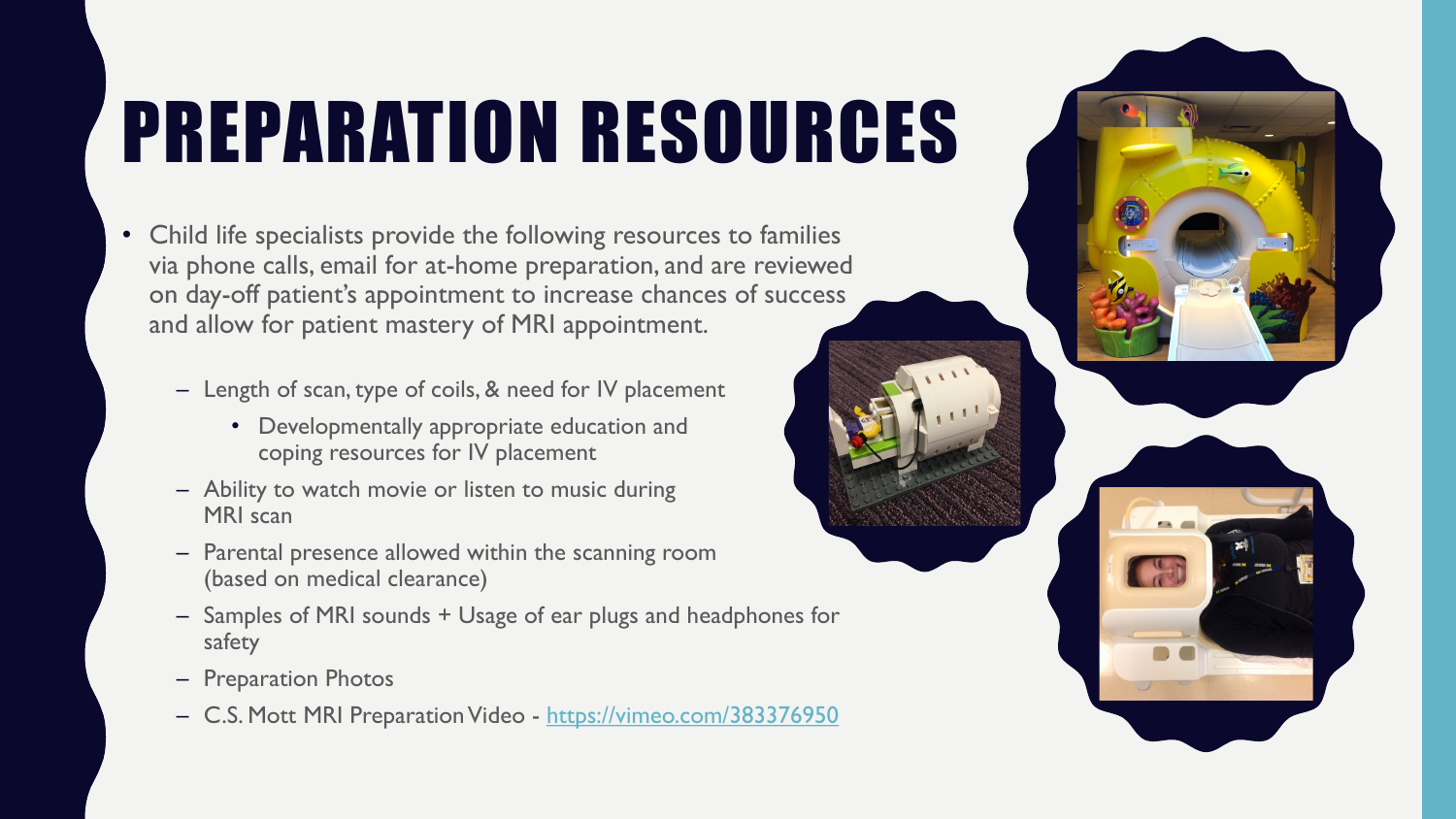### MRI - Avg Lead Time | MRI - by Patient Class | MRI - Sedation



\*The **yellow line** denotes the beginning of the MR-I Can Do It program.

### **ANESTHESIA REDUCTION RATES**

- These results are specific to first 18 months of the program and highlight the anesthesia reduction rates of the targeted population of patients aged 6 years – 17 years.
- The introduction of the MR-I Can Do It program has consistently lowered the rates of anesthesia by at least a **5% reduction**.
- Monitoring the reduction in rates allows for the identification of trends, such as high anesthesia utilization in July months, which generates further program development due to the investigation into the "why" of these higher rates.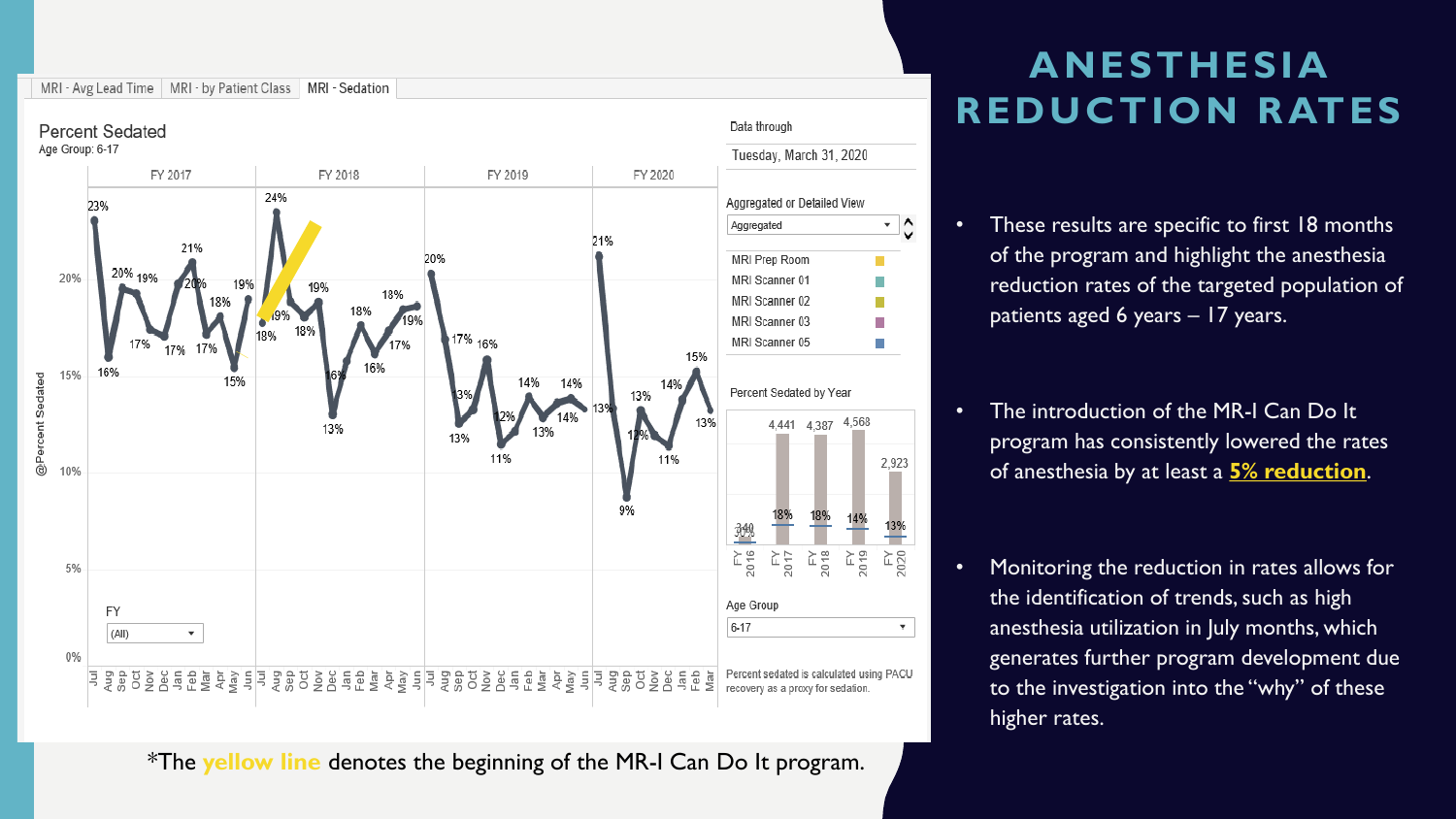### ADDITIONAL OUTCOMES



Onsite radiologists were included to reduce the need for contrast when not diagnostically relevant. Upon analyzation, it was found that **44 out of 52** patients avoided unnecessary IV placements and/or contrast, accounting for about  $\frac{7\%}{6}$  of patients within the program.

### **TARGET PROTOCOL ORDERING PROVIDER REQUESTS**



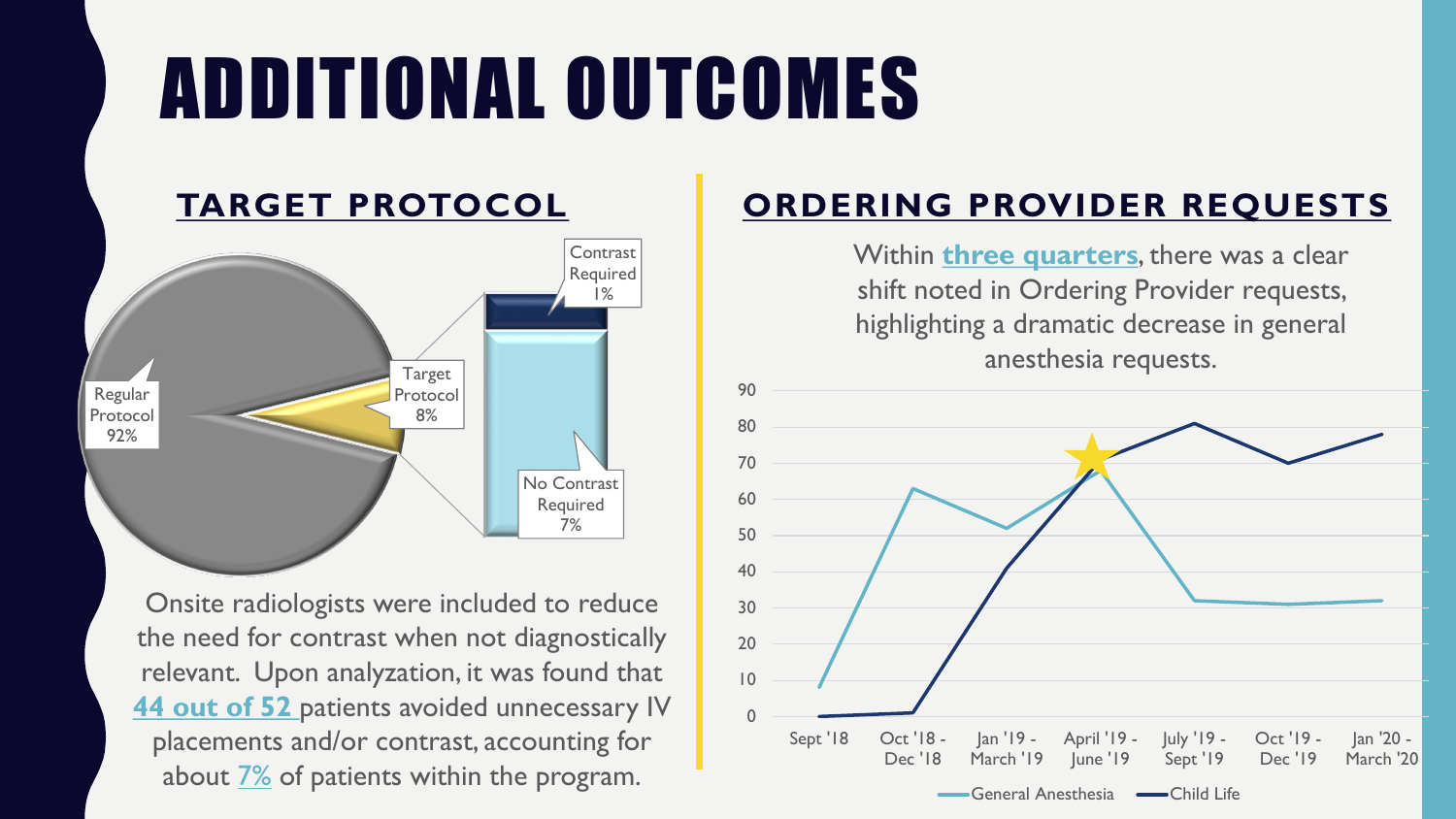# OVERALL PROGRAM SUCCESS = **97%**

During the first 18 months of the MR-I Can Do It program, a total of **642 pediatric patients**, aged eight months to twenty-one years, participated in the intervention program.

Of those, **97%**, or 624 patients, successfully completed MRIs of varied length and scan type.

When analyzing the patients that fell outside of the target population, it was found that 99 patients, both younger and older, attempted MRIs without the use of general anesthesia. **Only nine** were unable to complete the ordered scans.

Although we chose not to include the months since COVID-19 in the data, we can unofficially report that since April, we have served an **additional 264 patients**, only 7 of which were unable to complete the scans, maintaining the success rate of 97%.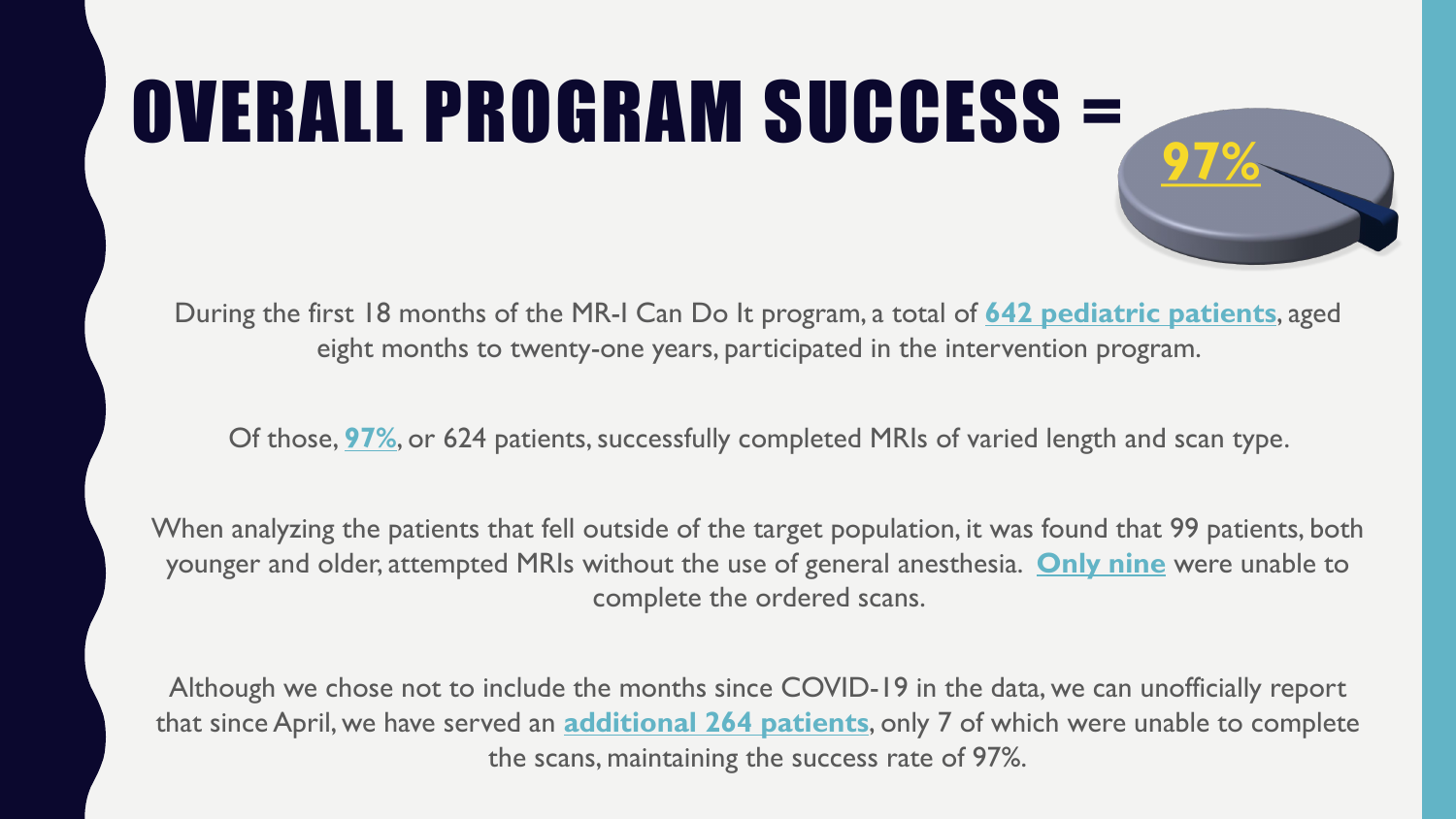The following chart demonstrates the ability for patients of varied ages to SUCCESSFULLY complete MRI scans without the use of generalized anesthesia.